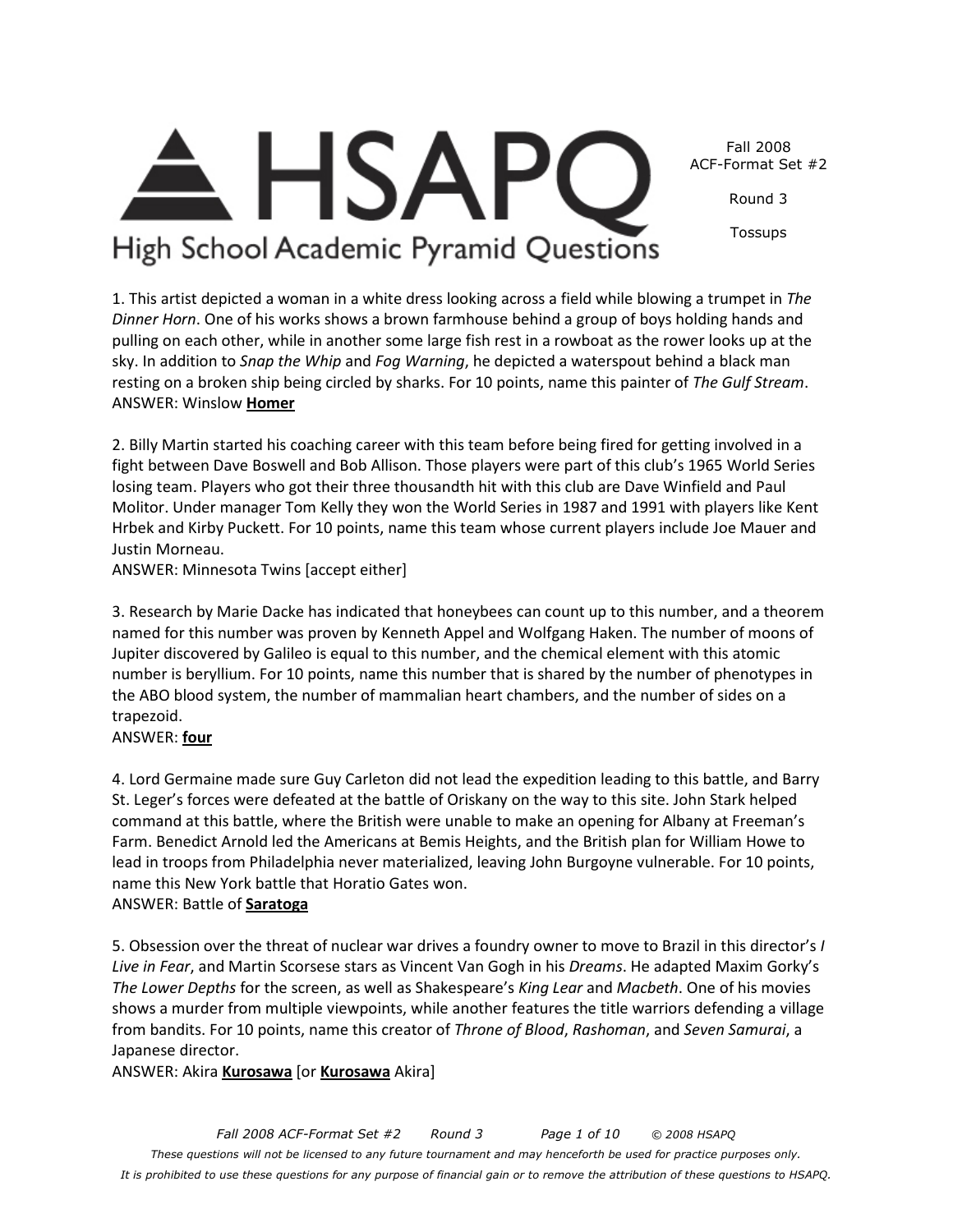6. She wrote, "Yet am I somewhat greedy when I pray/To some far wood along my sun-pressed way" in the poem "Traveler's Faith." Her second husband published a book on the religion of the island of Manus; she herself collected over 35,000 drawings from the children of Manus, which she used in the book *Growing Up in New Guinea*. A more famous work derived from her stay on Ta'u, during which she studied 68 girls in three villages on that Pacific island. For 10 points, name this anthropologist, the author of *Coming of Age in Samoa*.

ANSWER: Margaret **Mead** [prompt on **Makelita**]

7. In the intestines, they are generated in the crypts, and they are affected by beta-catenin. In the blood, they come in myeloid and lymphoid types and are capable of forming colonies. In plants, they are usually found in the apical meristem, and they are grown on a layer of feeder cells in tissue engineering labs. Other prominent sources of them include the bone marrow and the umbilical vein, but those gathered from embryos are the most controversial. For 10 points, name these undifferentiated cells that can divide almost indefinitely. ANSWER: **stem cell**s [accept **stem** cells after "cells"]

8. Erwin Iserloh claimed that their manner of promulgation was a story invented by Philip Melanchthon. The Archbishop Albert of Mainz forwarded them to Rome. They note Saint Lawrence's claim that the treasures of the Church were the Church's poor, and the twenty-ninth makes reference to the legend of Saints Severinus and Paschal. Chiefly concerned with the sale of indulgences, they were posted on a church door in Wittenberg on October 31, 1517. For 10 points, name these opinions of Martin Luther that sparked the Protestant Reformation.

#### ANSWER: the **Ninety-Five Theses**

9. During this war, the Treaty of Worms led Savoyard Sardinia to become involved, and Sweden took advantage of this war to start the War of the Hats. Marshal Saxe defeated Cumberland at Fontenoy during it, and the War of Jenkins's Ear led to its American phase, King George's War. It began with an invasion of Silesia by Frederick II, and it ended with the Treaty of Aix-la-Chapelle. For 10 points, name this war fought over the Pragmatic Sanction of 1713 and Maria Theresa's right to rule the namesake country.

ANSWER: War of the **Austrian Succession** [prompt on **King George**'s War before it is read]

10. He presented a six part ricercare and trio sonata as part of his *Musical Offering* based on the King of Prussia's theme. Another late work of his consists of fourteen contrapuncti including a Canon at the Octave. The works of this composer of the *Coffee Cantata* were revived when Felix Mendelssohn conducted his *St. Matthew Passion*, and this composer of *The Art of the Fugue* also wrote twenty-four preludes and fugues in each key in *The Well-Tempered Clavier*. Composer of six concerti for a margrave, for 10 points, name this composer of *The Brandenburg Concertos*. ANSWER: Johann Sebastian **Bach**

11. At one point in this book the protagonist's father arrives and takes her and her brother to St. Louis, where they are reunited with their mother. One sympathetic figure is Bertha Flowers, who gives the protagonist books and who later attends George Washington High School. That character becomes the first black female streetcar driver after she moves to San Francisco to escape the racist indignities of living in Stamps, Arkansas. For 10 points, name this autobiographical work by Maya Angelou. ANSWER: *I Know Why the Caged Bird Sings*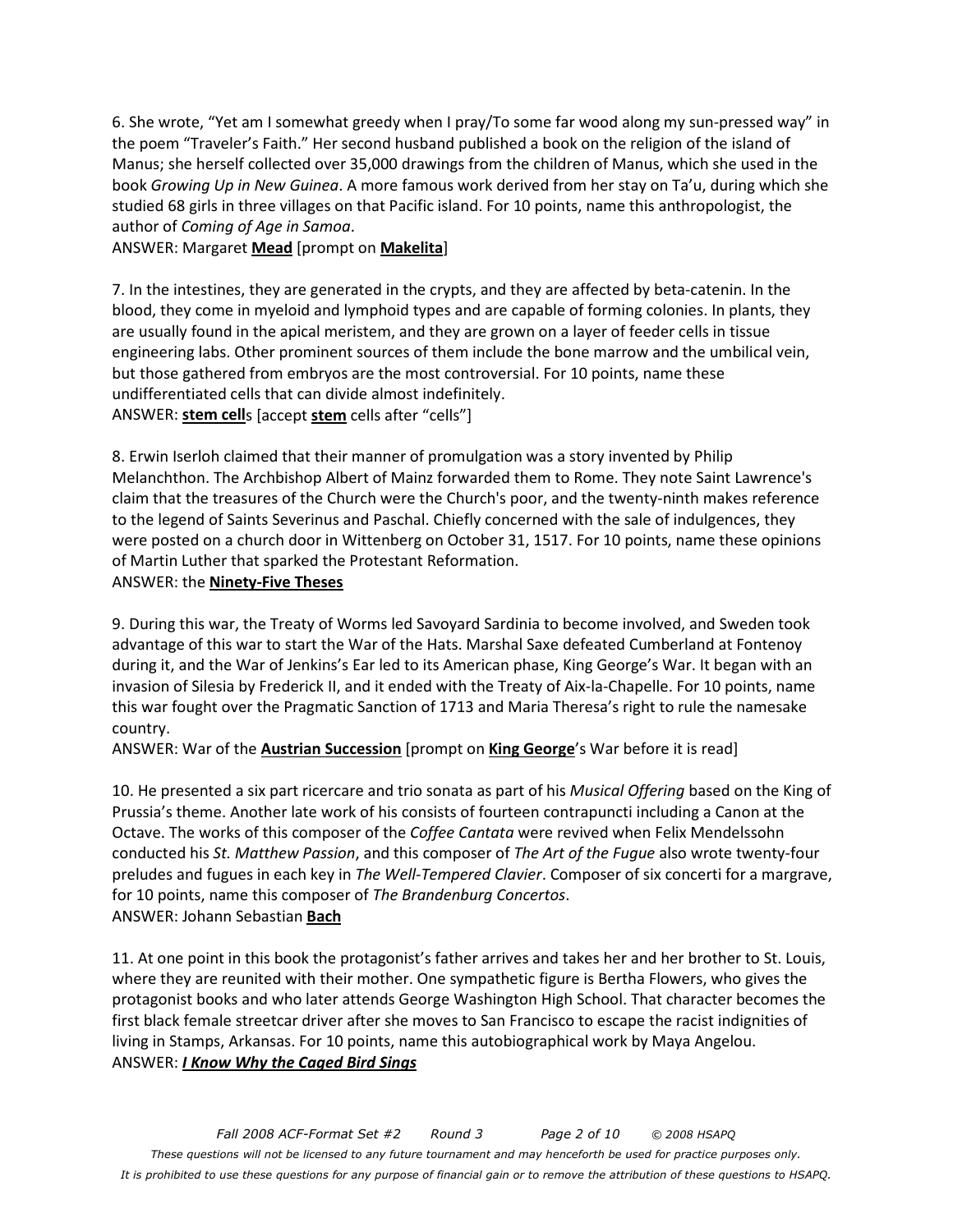12. In one poem by this author "the earth raised up her head" with "locks covered with grey despair." In addition to "Earth's Answer," he wrote a poem about "A little black thing among the snow: Crying weep, weep, in notes of woe!" He also wrote of an "invisible worm" that has "found out the bed" of the title plant and in one poem he describes the title animal as "burning bright, in the forests of the night." For 10 points, name this mystic British poet of "The Sick Rose," "The Chimney Sweep," and "The Tyger."

#### ANSWER: William **Blake**

13. In one novel, this author writes about the civil servant Arvid Falk, who meets with a group of Bohemians in the title place. A daughter of Indra comes down to earth as Agnes and learns to pity humans in a play by this man, and in another play the Captain's wife makes him look insane so she can take custody of Bertha. This man also wrote a play in which the valet Jean convinces the title character to commit suicide with a razor. For 10 points, name this author of *The Red Room*, *The Dream Play*, and *The Father*, the gloomy Swedish playwright of *Miss Julie*.

#### ANSWER: Johan August **Strindberg**

14. This city has a "sister city" relationship with the seat of Chippewa County, Minnesota, with which it shares its name. This city's namesake department is bordered by Canelones on the north and San Jose on the northwest. The Rodo Park is located in this city to the north of the Punta Carretas. To the west of this city, the Santa Lucia River empties into an isthmus formed by the Rio de la Plata. For 10 points, identify this South American city whose name means "I see a mountain" and is the capital of Uruguay. ANSWER: **Montevideo**

15. The amount of this phenomenon that should occur on an object near the earth can be found by summing the types named after de Sitter and Lense-Thirring. One form of this must be taken into account because of the relativistic time dilation between electrons and the nucleus, and is named for Thomas. The magnetic moments of electrons do this in a magnetic field due to the type named after Larmor. For 10 points, name this process, which also names the "wobble" of the Earth on its rotational axis.

#### ANSWER: **precession**

16. This man espoused the "doctrine of external relations," which later grew into his "logical atomism." G.E.L. Owen's article "Eleatic Questions" was heavily inspired by this man's analysis of Parmenides in his *History of Western Philosophy*. His rejection of Moore's concept of the absolute good influenced such works of ethics as *Religion and Science* and *Why I am Not a Christian*, though he may be best known for co-developing a theory of types with Alfred North Whitehead. For 10 points, name this logician and coauthor of *Principia Mathematica*.

#### ANSWER: Bertrand Arthur William **Russell**

17. In one of this author's novels, the death of Steven Sitole in a car crash forces the publishing agent Toby Hood to flee the title *World of Strangers.* In another novel, the secretary Jessie Stilwell grudgingly takes Anne and Boaz Davis into her home. In addition to *Occasion for Loving*, she wrote a book in which Mehring owns a four hundred acre farm, and another in which Maureen Smales abandons her family in the title servant's village. For 10 points, name this writer of *The Conservationist* and *July's People*, the South African author of *Burger's Daughter*. ANSWER: Nadine **Gordimer**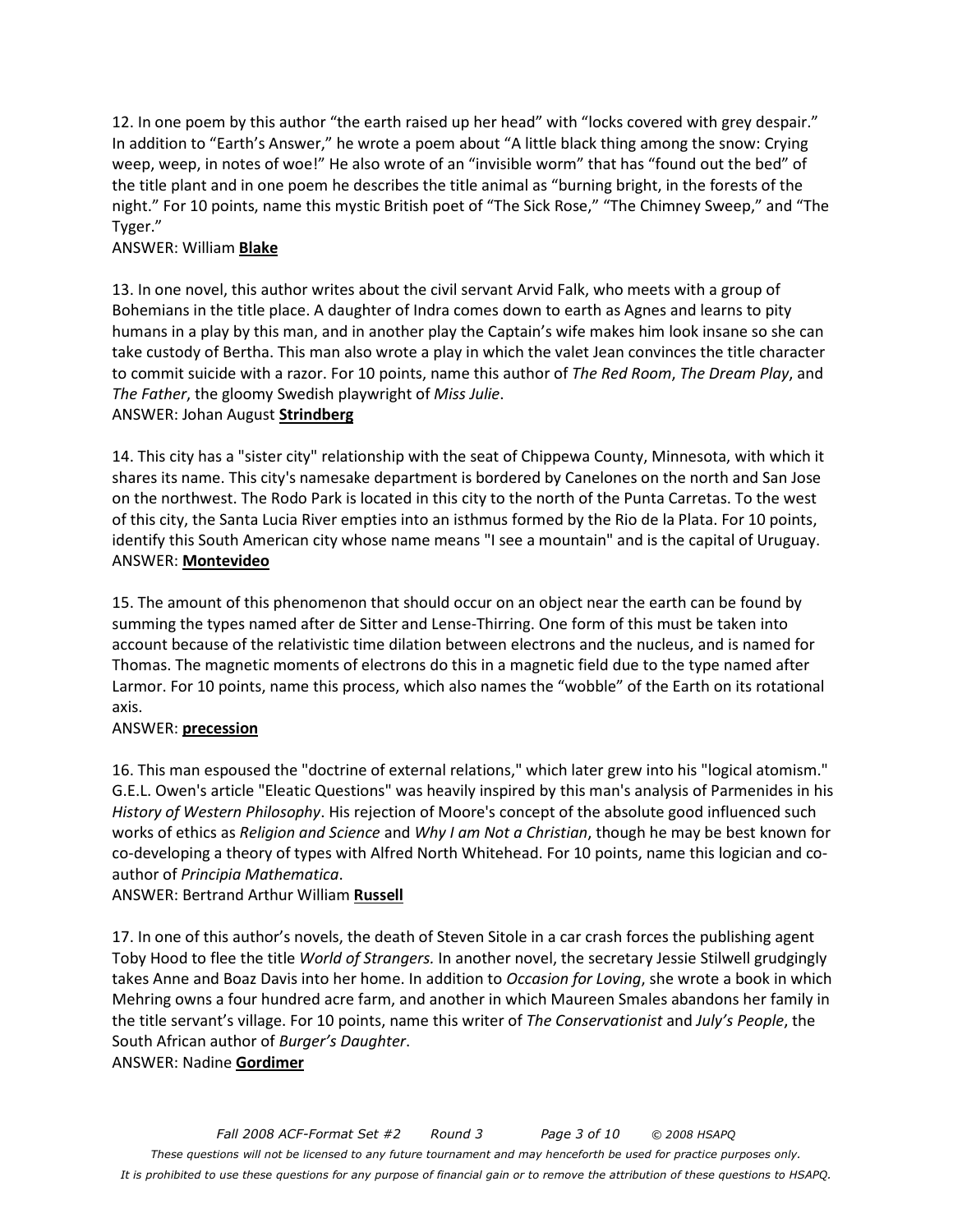18. One of this author's title characters loses his sanity after his daughter Nina marries a native prince in Borneo. In one of his novels, Charles Gould employs the title Italian to protect the San Tome silver mine in Costaguana. In addition to *Almayer's Folly* and *Nostromo*, this author wrote short stories such as "Youth" and "The Secret Sharer." He also wrote about a sailor haunted by the sinking of the *Patna*, and Marlow's journey up the Congo River to retrieve the mad ivory trader Kurtz. For 10 points, name this British author of *Lord Jim* and *Heart of Darkness*. ANSWER: Joseph **Conrad**

### 19. This god turned Pandareus to stone for stealing a bronze dog and he rewarded Tiresias with an extended lifetime after the seer ruled in this god's favor during a dispute with his wife. Along with Hermes, this god was granted hospitality by Baucis and Philemon, and at his birth, he was cared for by the goat Almathea after being switched for a stone by his mother Rhea to trick his father Chronus. For 10 points, name this god who gave birth to Athena from his head, was the husband of Hera and was the chief god of the Greek pantheon.

#### ANSWER: **Zeus**

20. One dynasty centered in this country had its king interviewed by St. Francis of Assisi, who tried to convert him. That dynasty ruled such foreign territories as Hamah, and a ruler based in this country, Turan Shah, captured Louis IX at al-Mansurah. One dynasty from this country was named for a daughter of Muhammed, while another was founded by a Kurdish soldier, and another had its origins in a corps of slave soldiers. The Fatimids, Ayyubids, and Mamluks all ruled from, for 10 points, what state, which under Anwar Sadat later made peace with Israel? ANSWER: **Egypt**

21. One coefficient sometimes used in this law is equal to four pi times the imaginary part of the index of refraction divided by the wavelength of the incident light. The molar extinction coefficient is more prevalently used than the aforementioned absorption coefficient. There are actually two forms of this law, one of which holds optical path length constant and the other of which holds molar concentration constant. For 10 points, name this law that states that the absorbance is linearly proportional to concentration, a fundamental law of spectrophotometry.

ANSWER: **Beer**-Lambert-Bouguer Law [or **Beer**'s Law; or **Lambert**'s Law; or **Lambert**-Beer Law]

22. The namesake of this law wrote the book *Eratosthenes Batavus*, which described a new method of finding the radius of the Earth. This law was independently discovered by Rene Descartes, and can be proven by Fermat's principle of least time. Valid for any kind of wave that is incident on a boundary that is separating two media, it gives the relationship between the sine of the incident angle, and the sine of the refracted angle. For 10 points, name this law of optics named for a Dutchman. ANSWER: **Snell's** law of refraction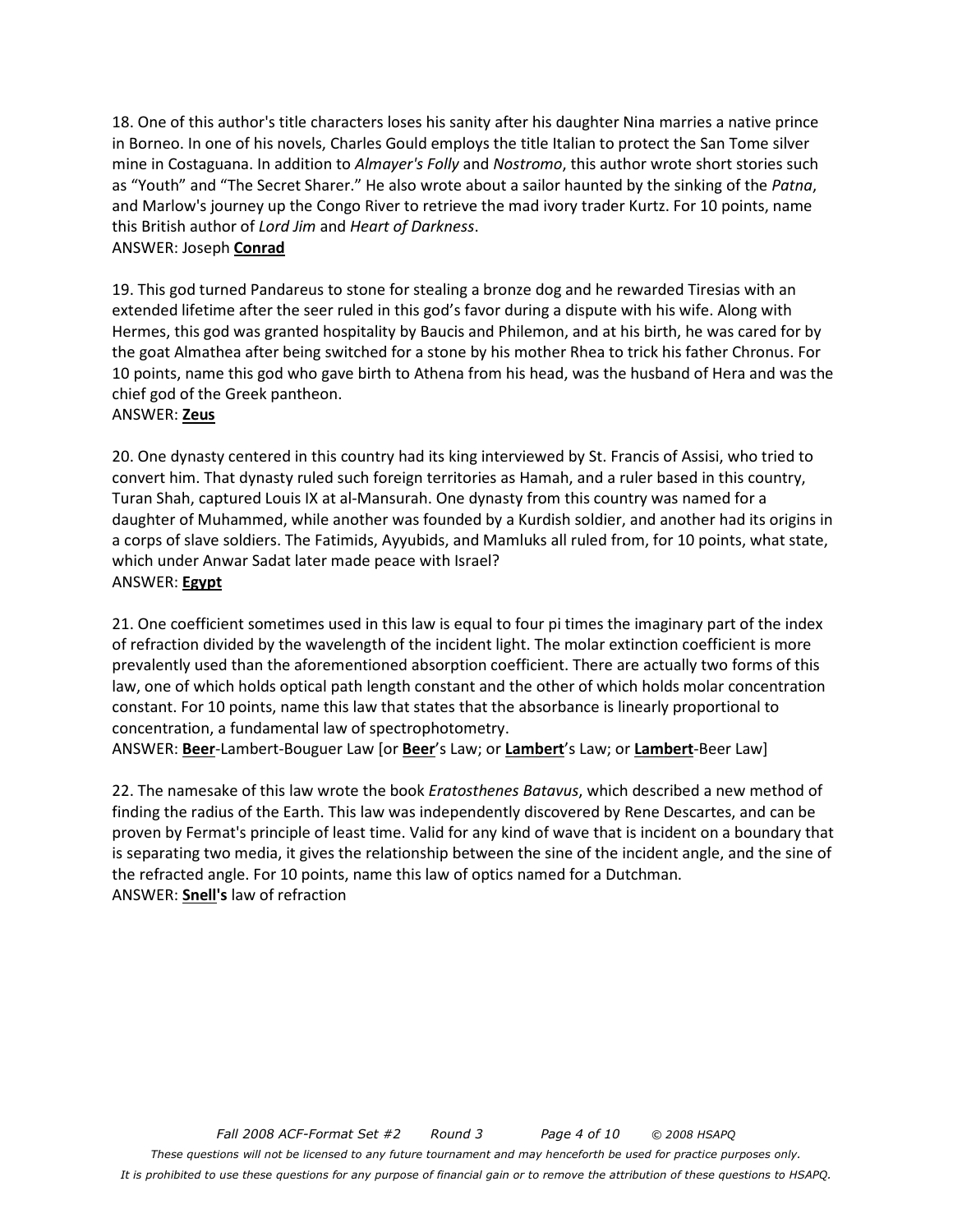*Fall 2008 ACF-Format Set #2 Round 3 Page 5 of 10 © 2008 HSAPQ These questions will not be licensed to any future tournament and may henceforth be used for practice purposes only. It is prohibited to use these questions for any purpose of financial gain or to remove the attribution of these questions to HSAPQ.* 

### ANSWER: **Semitic**

ANSWER: **Afro-Asiatic**

[10] This daughter of Metis and Zeus sprung from her father's forehead fully armed with a spear. Preferring to be an intellectual goddess, however, she never really uses it. ANSWER: Pallas **Athena**

3. Most words in this language use a three-consonant root and change form based on vowel

[10] Identify this tongue, spoken by a namesake ethnic group in such countries as Egypt, Iraq, and Syria.

ANSWER: **Arabic** 

[10] Like Coptic, Berber, Somali, and the Omotic languages, Arabic is a member of this language family, which is named for two continents and has about 250 million total speakers.

[10] Maletese, Hebrew, and the Ethiopian tongue Amharic are more closely related to Arabic, and thus

defeated the armies of Medb in the Cattle Raid of Cooley and married Emer. ANSWER: **Cúchulainn**

ANSWER: *Trout* [or *Die Forelle*]

2. Spears have been used by some legendary characters in mythology. Answer the following about

[10] The spear Gae Bolg was the weapon of choice of this Irish hero, who was born as Setanta. He

them, for 10 points each.

[10] The jeweled spear Amenonuhoko was shared by Izanami and Izanagi in this peoples' myth system.

ANSWER: Franz **Schubert**  [10] Schubert's piano quintet in A major is given this name, because its fourth movement includes

Erlking. ANSWER: **unfinished** symphonies [accept obvious equivalents]

**HSAPC** 

High School Academic Pyramid Questions

[10] This man composed the unfinished eighth symphony mentioned above, along with the songs

[10] Name this kind of symphony, which also identifies the eighth in B minor by the composer of the

variations on the theme of the song that shares this name.

ANSWER: **Japanese** myth system [or **Shinto** myth system]

# "Gretchen at the Spinning Wheel" and his "Death and the Maiden."

## morphology. For 10 points each:

occupy this branch of the Afro-Asiatic family named for a Biblical son of Noah.

1. Mahler's tenth symphony, Beethoven's tenth symphony, and the Universe symphony of Ives all fit this description. For 10 points each:

Fall 2008 ACF-Format Set #2

Round 3

Bonuses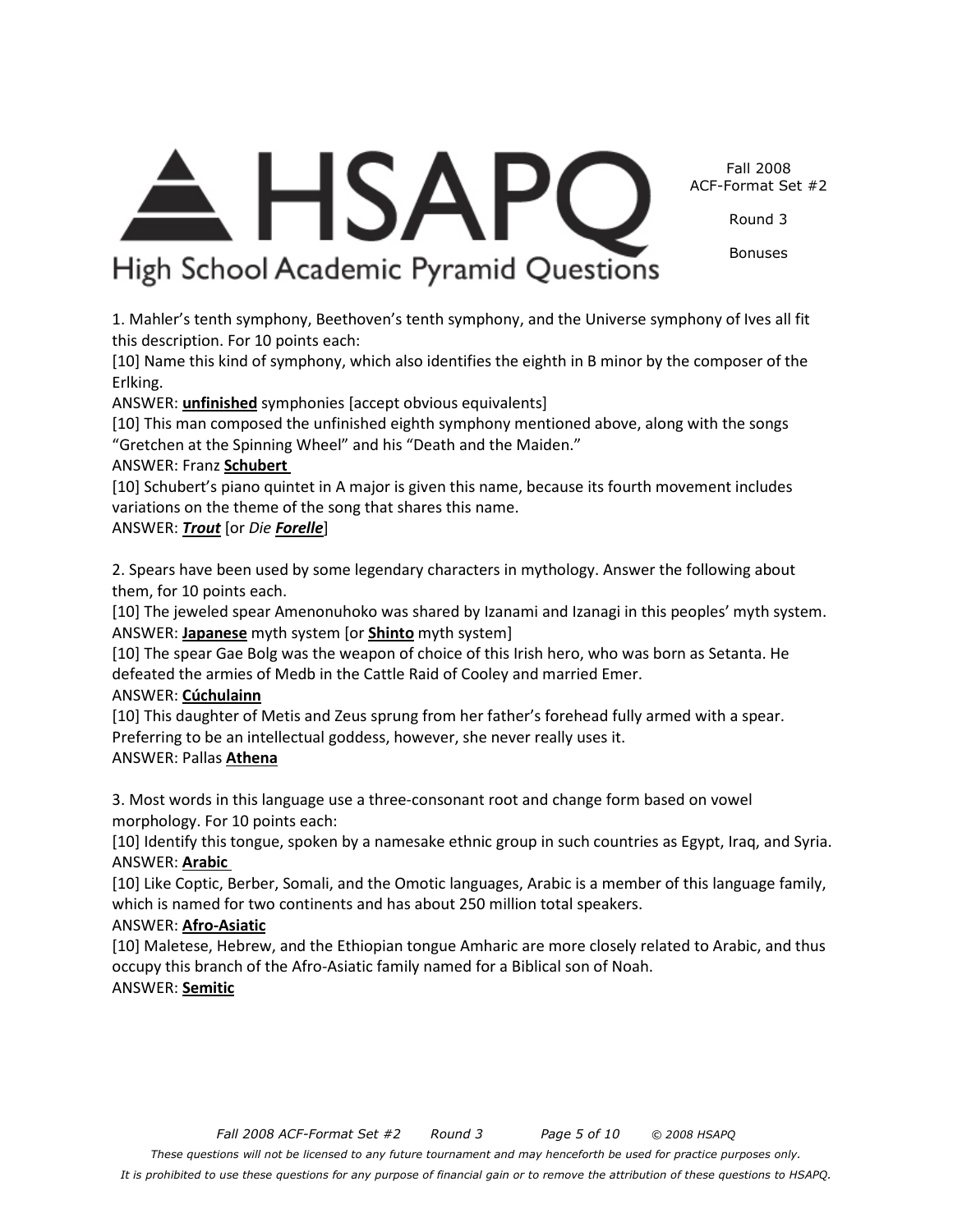4. The Willamette River Valley is the most densely populated part of this state. For 10 points each: [10] Name this state, the home of Crater Lake, with capital at Portland.

#### ANSWER: **Oregon**

[10] Easily visible from Portland, this mountain of the Cascade Range is the tallest in Oregon. ANSWER: Mount **Hood**

[10] This river, which forms part of Oregon's border with Washington, contains the Bonneville and John Day dams.

#### ANSWER: **Columbia** River

5. Although he is ill, he is forced to clean the guardhouse floor. For 10 each:

[10] Name this character who has one day in his life in a gulag documented.

ANSWER: Ivan Denisovich Shukov [any name or combination of names is acceptable]

[10] This Russian author of the exposé *The Gulag Archipelago* wrote *One Day in the Life of Ivan Denisovich*.

ANSWER: Aleksandr Isayevich **Solzhenitsyn**

[10] This Solzhenitsyn novel about the mathematician Gleb Nerzhin takes its name from Dante's Inferno.

#### ANSWER: *The First Circle* [or *V kruge pervom*]

6. For 10 points each, name these composers of French opera who may be more famous for other accomplishments.

[10] This Italian wrote *Les Horaces* but is often best known for his apocryphal feud with Mozart. ANSWER: Antonio **Salieri**

[10] This man adapted Maurice Maeterlinck's *Pelleas et Melisande* to opera but is better known for orchestral works like *La Mer* and *Prelude to the Afternoon of a Fawn*.

ANSWER: Achille-Claude **Debussy**

[10] This German proponent of "Grand Opera" wrote about the French religious squabbling in *Les Huguenots*.

ANSWER: Giacomo **Meyerbeer**

7. Hugh Everett III argued that it must have an objective existence. For 10 points each:

[10] Name this frequently used tool in quantum mechanics which maps the possible states of a system. For each new particle, formulation of it requires the addition of another integral.

#### ANSWER: **Wavefunction**

[10] One bothersome collapse of wavefunctions in quantum mechanics occurs in this thought experiment, in which the title feline may be alive or dead.

ANSWER: **Schroedinger's Cat** [accept reasonable equivalents involving **Schroedinger**]

[10] Every particle can be thought of as a wavefunction according to this interpretation of quantum mechanics, based on the work of Bohr and Heisenberg in a namesake Danish city.

### ANSWER: **Copenhagen** interpretation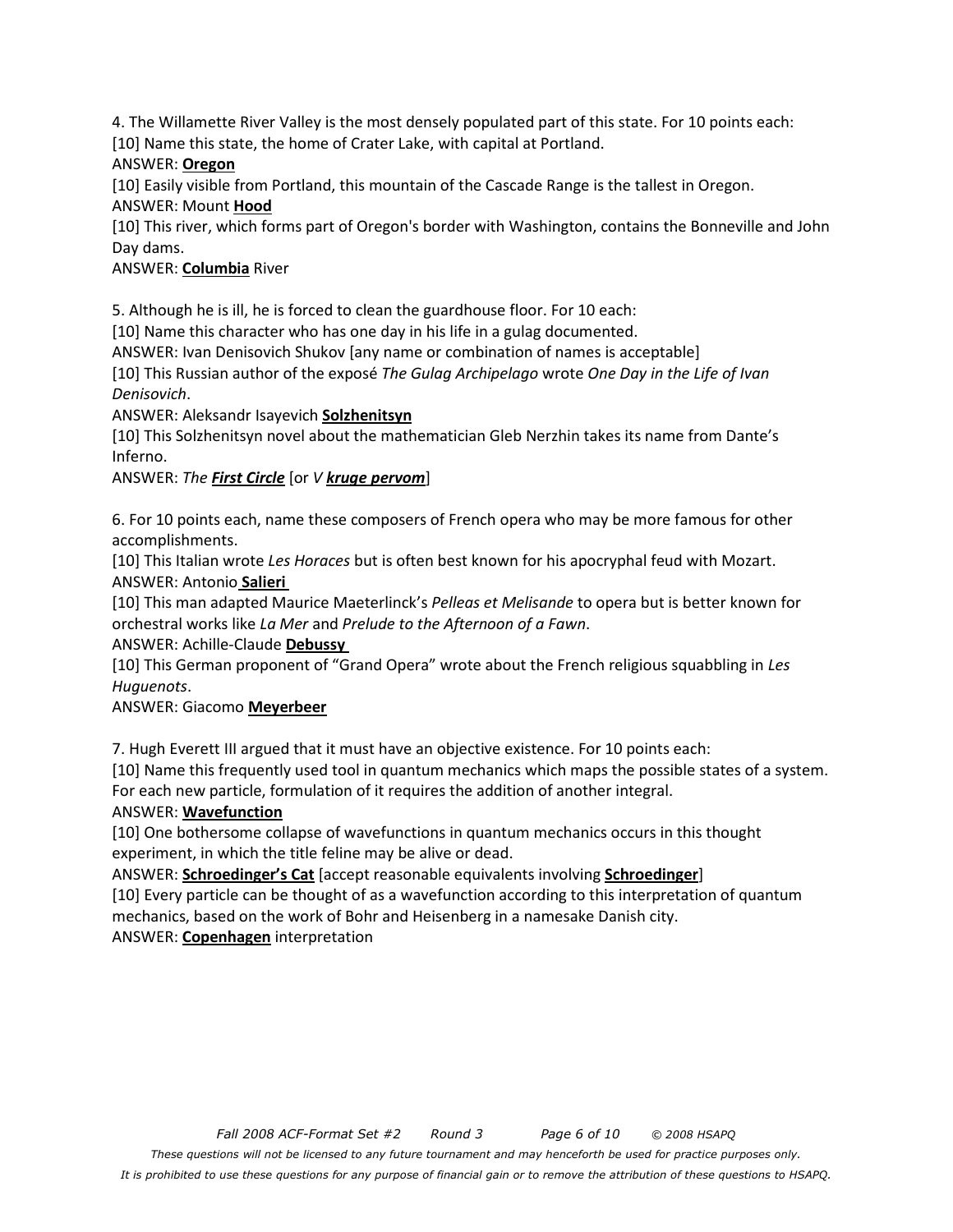8. Ali Kushayb, a prominent leader of this organization, was captured in October 2008. For 10 points each:

[10] Identify this group, whose name means "men with arms on horseback" which have been terrorizing the African tribes of Darfur.

ANSWER: **Janjaweed** [accept anything that sounds close]

[10] Darfur is a region in this country, led by Omar Bashir. Its vice president, Osman Taha, was also accused of his involvement in the genocide by the ICC.

### ANSWER: Republic of **Sudan**

[10] The violence in Darfur has spilled over into the eastern parts of this neighboring country led by Idriss Deby.

#### ANSWER: **Chad**

9. This ruler formed a coalition with Francis II that lost at the Battle of Austerlitz, though they were later more effective when Kutuzov utilized a scorched earth policy. For 10 points each:

[10] Name this tsar of Russia.

ANSWER: **Alexander I** [prompt on **Alexander**]

[10] Following the Battle of Friedland, Alexander met with Napoleon in the middle of the Neman River to sign this treaty carving up Prussia and Austria between them.

ANSWER: Treaty of **Tilsit** 

[10] The Treaties of Tilsit were made possible by Napoleon's victories over Prussia at Auerstadt and this other battle, fought on the same day less than twenty miles south.

ANSWER: Battle of **Jena**

10. Name these novels set in the Western United States, for 10 points each.

[10] Gray Beaver sells the title character of this Jack London novel to Beauty Smith, where he is trained to become a vicious fighting dog until being saved by Weedon Scott.

### ANSWER: *White Fang*

[10] The monopolistic railroad chokes wheat farmers in California much like the title animal in this novel by Frank Norris, the first of his trilogy *The Epic of the Wheat*.

ANSWER: *The Octopus* 

[10] In response to the reported death of Kinkaid, Major Tetley leads a posse to lynch three innocent men in this novel by Walter Van Tilburg Clark.

### ANSWER: *The Ox-Bow Incident*

11. Identify these works by Franz Kafka for 10 points each.

[10] This short story shows the transformation of Gregor Samsa into a bug.

ANSWER: "The **Metamorphosis**" [or "Die **Verwandlung**"]

[10] In this novel, Josef K. wakes up and finds himself accused of an unrevealed crime.

ANSWER: *The Trial* [or *Der Process*]

[10] This story details a machine which writes the sentences of the accused before slowly killing them. ANSWER: "**In the Penal Colony**" [or "**In der Strafkolonie**"]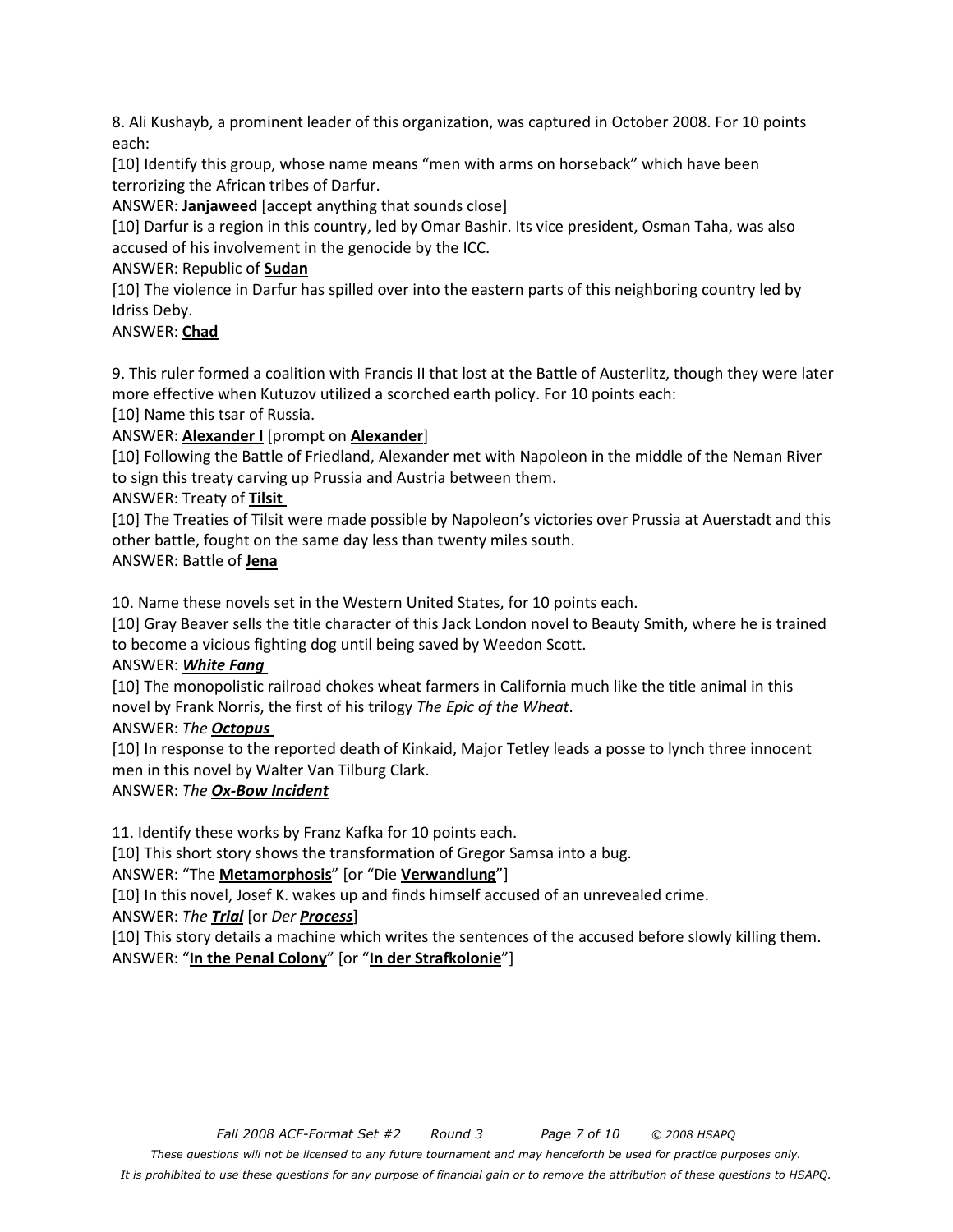12. This poet wrote "Sweet Thames, run softly, till I end my song" in "Prothalamion." For 10 points each:

[10] Name this Elizabethan poet of *Amoretti* and *The Shepheardes Calendar*.

ANSWER: Edmund **Spenser** 

[10] Spenser's magnum opus is this allegorical epic poem about the adventures of Arthur, Britomart, and the Redcrosse Knight. Its title character, Gloriana, represents Queen Elizabeth.

### ANSWER: *The Faerie Queene*

[10] Spenser wrote a letter explaining the plot of *The Faerie Queene* to this author of "The Nymph's Reply to the Shepherd," who sent settlers to colonize Roanoke.

ANSWER: Sir Walter **Raleigh**

13. The artist Behrman inspires Johnsy to live by painting part of an ivy vine on a wall in this author's story "The Last Leaf." For 10 points each:

[10] Name this author who wrote many stories about the con artist Jeff Peters, as well as stories set in New York City such as "The Green Door" and "The Cop and the Anthem."

ANSWER: **O. Henry** [or William Sydney **Porter**]

[10] In this O. Henry short story, Jim sells his watch to buy combs for Della's beautiful hair, only to find out that she sold her hair to buy him a fob for his watch.

### ANSWER: "The **Gift of the Magi**"

[10] O. Henry's short story collection *Cabbages and Kings* takes its title from "The Walrus and the Carpenter," a poem by this author of "The Hunting of the Snark" and "Jabberwocky." ANSWER: Lewis **Carroll** [or Charles **Dodgson**]

14. This man's prayers caused Simon Magus to stop flying, and the resulting fall broke Simon Magus's leg in three places. For 10 points each:

[10] Name this "rock" upon which a certain church was built.

ANSWER: Simon **Peter** [or **Saint Peter**; or **Cephas**]

[10] It is thought that Peter may be a direct source for much of this man's gospel, the only one not to use the Q source.

ANSWER: Saint John **Mark** [do not prompt on or accept "John"]

[10] At the Last Supper, Jesus told Peter that Peter would deny him three times before this event happened. Despite his protests, he wept after this event happened, having denied Jesus thrice. ANSWER: the **cock crows** a second time [or the **cock crows** twice, or **rooster** for "cock"]

15. It implies that for any points on a streamline, the mass flow rate of an incompressible fluid should be constant. For 10 points each:

[10] Identify this equation which relates the velocity of flow to the pressure of the flow and is named for a Swiss mathematician.

ANSWER: **Bernoulli**'s equation

[10] This principle named for a French polymath establishes a relationship between pressure change and the difference of elevation between any two points in a fluid column.

ANSWER: **Pascal's** law [or **Pascal's** principle]

[10] This is the name given the effect where a sudden constriction in the flow of a fluid decreases the pressure of the fluid. It is named for an Italian physicist.

ANSWER: **Venturi** effect

*These questions will not be licensed to any future tournament and may henceforth be used for practice purposes only.* 

*It is prohibited to use these questions for any purpose of financial gain or to remove the attribution of these questions to HSAPQ.*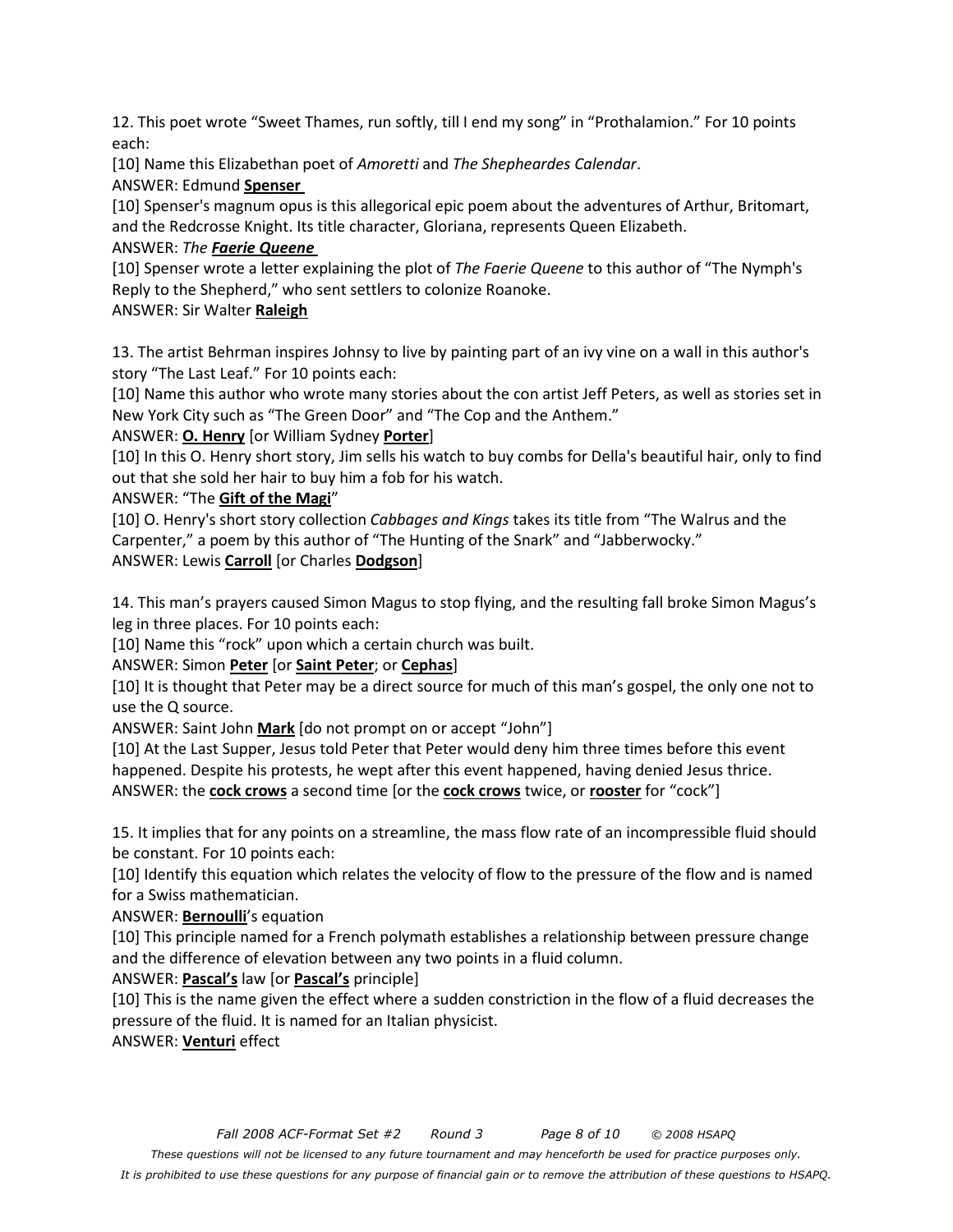16. His father was Edward the Black Prince, and according to Thomas Walsingham he actively chose to marry Anne of Bohemia. For 10 points each:

[10] Name this king, under whose rule the Lords Appellant led the "Merciless Parliament." He exiled his successor over fear that he would defeat Thomas Mowbray in a duel.

ANSWER: **Richard II**, king of England

[10] Robert de Vere, Ralph Stafford, and James Berners made an attempt on this duke of Lancaster's life. He made a claim for the kingship of Spain, and allied with John Wycliffe.

ANSWER: **John of Gaunt**, Duke of Aquitaine, Earl of Richmond, Duke of Aquitaine,

[10] This son of John of Gaunt was the successor to Richard II. During his rule, Owen Glendower and Sir Henry Percy led a revolt in Wales.

ANSWER: **Henry IV**, king of England, earl of Derby, duke of Hereford [or Henry **Bolingbroke**]

17. It is set on an engineering marvel designed by Isambard Kingdom Brunel, the Great Western Railway. For 10 points each:

[10] Name this 1844 painting which shows a train engine in the midst of the three title phenomena at Maidenhead Crossing over the Thames.

#### ANSWER: *Rain, Steam, and Speed*

[10] This painter of *The Fighting Temeraire* and *The Burning of the Houses of Parliament* created the impressionistic *Rain, Steam, and Speed*.

ANSWER: Joseph Mallord William **Turner**

[10] In this reformist Turner painting, a captain is trying to collect the insurance on his human cargo by drowning them before a storm hits the ship.

ANSWER: *The Slave Ship* [or *Slavers Throwing Overboard the Dead and Dying: Typhoon Coming On*]

18. Sometimes the simple model of genetic inheritance just doesn't work out. For 10 points each: [10] In this situation, a heterozygous genotype results in a visibly intermediate phenotype. A classic example of it occurs in carnations, which have red, white, and pink varieties.

#### ANSWER: **incomplete dominance**

[10] This phenomenon happens when the actions of one gene override actions of another gene in a different locus. This happens when the albinism gene overrides the gene controlling hair color. ANSWER: **epistasis**

[10] In other cases, genes of completely different loci are inherited together, resulting in this situation. It is exhibited by genes for wing length and eye color in *Drosophila melanogaster*. ANSWER: genetic **linkage**

19. The writer of the essay "On the Duties of Man," this man wrote the open letter to Charles Albert requesting that he lead a national government of Italy. For 10 points each:

[10] Name this man who, along with Giuseppe Garibaldi and Camillo di Cavour, helped lead the Italian unification.

#### ANSWER: Giuseppe **Mazzini**

[10] Founded by Mazzini in 1831, this organization was a leading organ of the Italian unification and an alternative to the secretive Carbonari.

#### ANSWER: **Young Italy** [or **Giovine Italia**]

[10] Italian for "Rising Again", this is the name for the movement for Italian unification that was spearheaded by Mazzini and Young Italy.

#### ANSWER: **Risorgimento**

*These questions will not be licensed to any future tournament and may henceforth be used for practice purposes only.* 

*It is prohibited to use these questions for any purpose of financial gain or to remove the attribution of these questions to HSAPQ.*